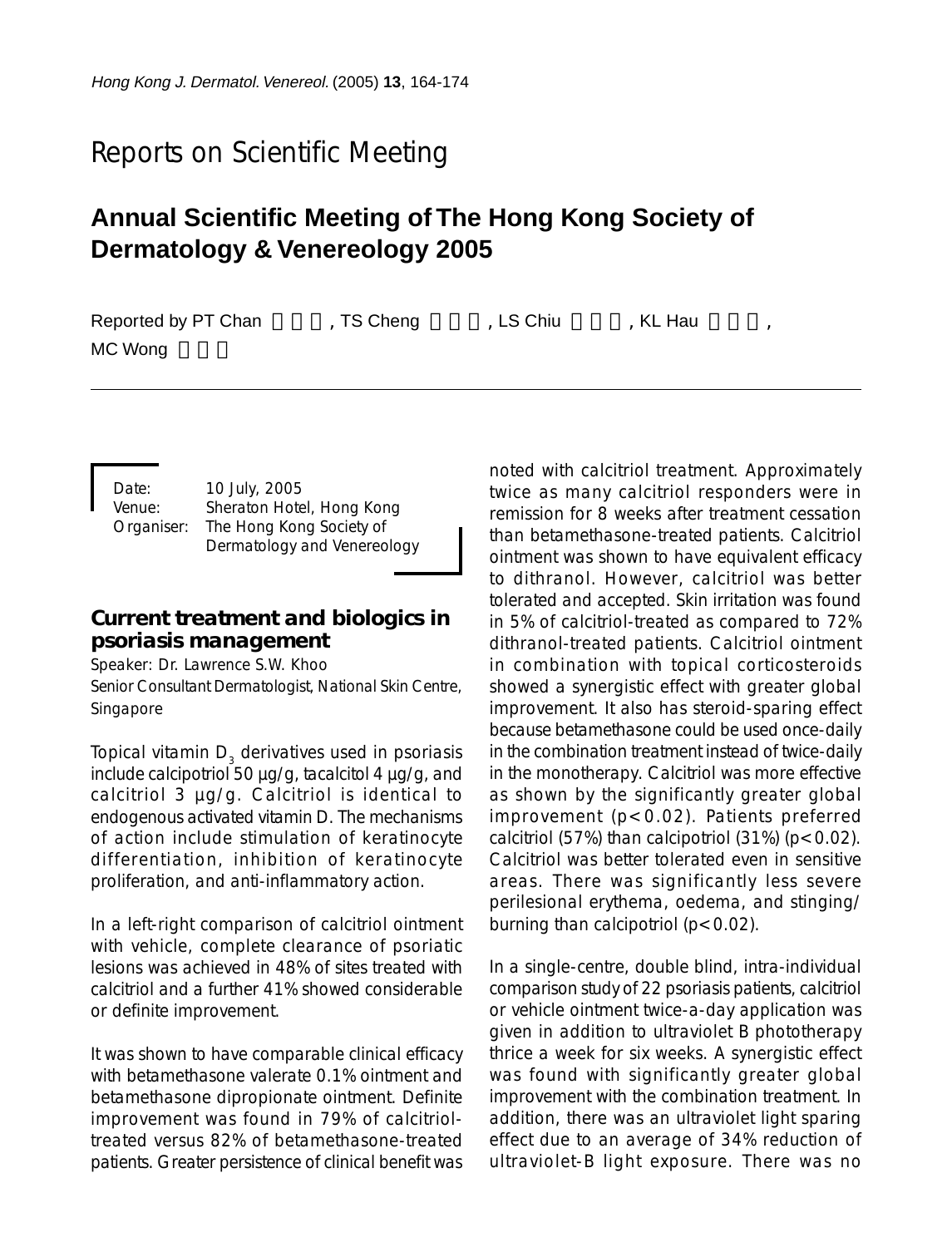significant therapeutic difference found between regimens consisting of narrow-band ultraviolet B (311 nm) therapy in combination with either calcitriol or dithranol. However, patients preferred calcitriol than dithranol in terms of quality of life and treatment acceptability. Calcitriol was safe when applied to as much as 35% of body surface area without alteration of calcium or phosphate homeostasis. In an open, long-term multicentre study, 253 patients were given calcitriol 3 µg/g twice daily for up to 18 months. There was no significant change in blood or urine calcium.

In a study that compared the combination ointment (betamethasone dipropionate and calcipotriol ointment) and ointment vehicle in patients with psoriasis vulgaris, patients receiving therapy with the two-compound product experienced fewer lesional or perilesional side effects than the calcipotriol-treated patients.

In another study, patients were given superpotent topical steroid in the morning and topical vitamin D analogue at night for the initial two to four weeks, followed by topical vitamin D analogue twice daily in later weeks for up to 12 weeks. There was no difference in global assessment of clinical success (% of clear or almost clear): 50% (in both groups) at week 2 and 79% (calcitriol), 88% (calcipotriol) at week 12 respectively.

A biologic agent is a protein derived from living sources such as human, animals, plants and micro-organisms. It is designed to alter the actions of naturally occurring proteins by inhibiting T-cell activation, target pathogenic T cells, induce immune deviation and inhibit cytokines. Types of biologic agents include recombinant proteins, monoclonal antibodies, fusion proteins, and toxinlabelled proteins.

Alefacept is a fully-human dimeric fusion protein. It has a dual mechanism of activated T-cell inhibition. In studies of using alefacept to treat psoriasis, Psoriasis Area Severity Index (PASI)-75 rates were respectively 28% with intravenous injection and 33% with intramuscular injection. In another study consisting of 31 patients (respectively 31, 28, 27 patients completed 4, 8, 12 weeks), 10 out of 31 patients experienced flulike symptoms after the initial two to three injections. One reported buying spree. Four out of 344 patients had a CD4 count less than 250 cells/µL (lowest was 198 cells/µL) and all normalised later.

The median duration of remission (as defined as maintenance of at least 50% PASI reduction in those who have reached PASI-75) after one 12 week course of intravenous alefacept was 216 days while that for intramuscular alefacept was 209 days. Alefacept produced significant improvement in quality of life. Chill was the only adverse effect with incidence greater than 5%. No increase in risk of malignancy was apparent after six courses of alefacept treatment.

Etanercept consists of the fusion of two naturally occurring tumour necrosis factor (TNF) receptors, linked to human immunoglobulin. It binds to TNF, rendering it biologically inactive, and thus reducing inflammation in multiple diseases such as psoriasis. Significant PASI responses were noted after 12 weeks of treatment. Sustained PASI 75 followed dose reduction and sustained benefit were demonstrated for treatment up to 48 weeks. Patients' quality of life significantly improved within 2 weeks.

Efalizumab saturates binding sites on T-cells without depleting lymphocytes and blocks the binding of T-cell leukocyte function antigen-1 to the intercellular adhesion molecule-1 on antigenpresenting cells, vascular endothelial cells, and keratinocytes. Efalizumab inhibits T-cell activation in the lymph nodes and disturbs the trafficking of T-cells to the dermis and epidermis. It also inhibits T-cell reactivation in the dermis and epidermis.

A total of 2335 psoriasis patients were included in safety database, consisting of 1620 efalizumab-treated and 715 placebo-treated patients. This was one of the largest safety cohorts for biologic psoriasis therapy to date, in randomised, placebo-controlled trials. The safety profile for efalizumab was consistent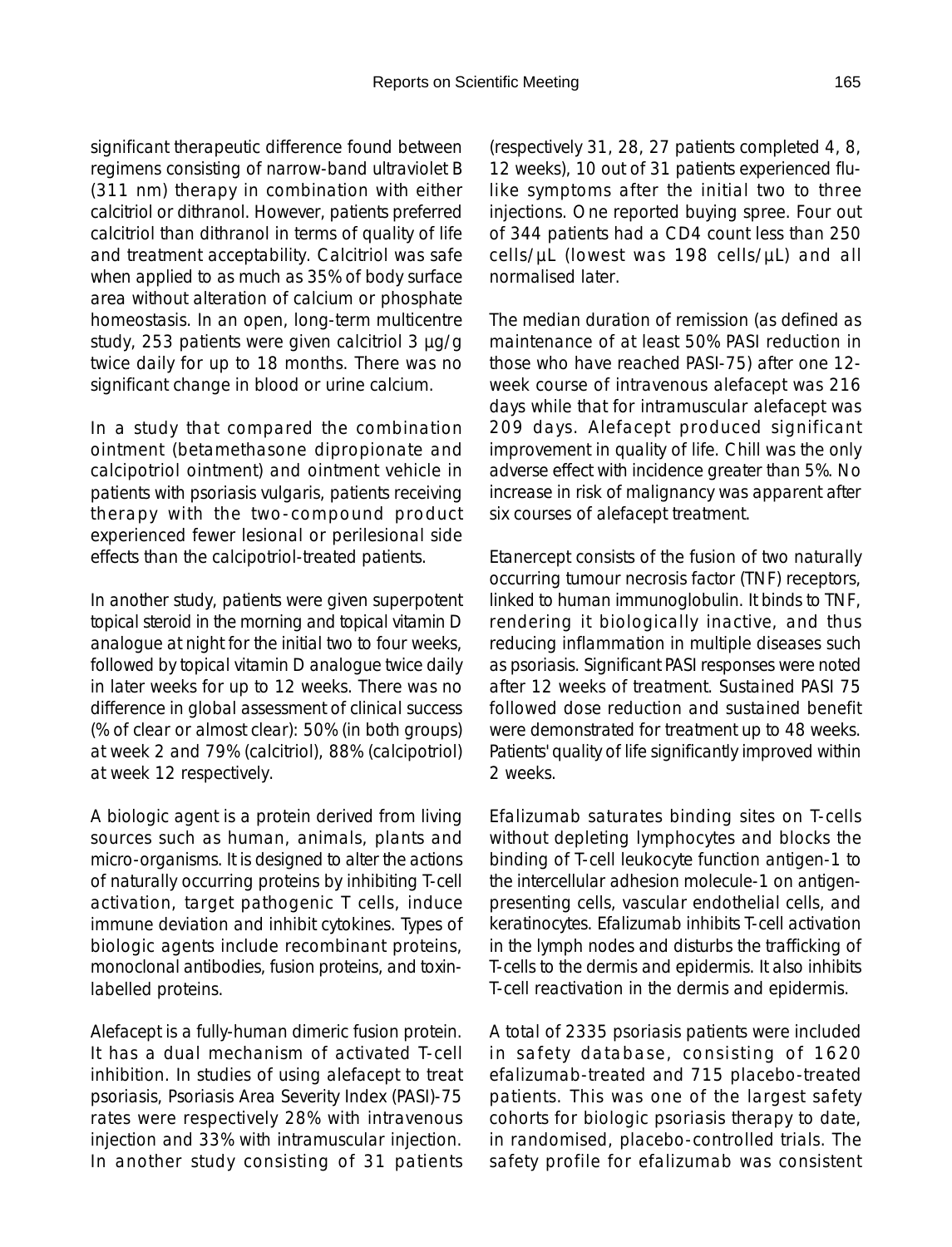across all trials. No end-organ toxicity has been observed in patients receiving efalizumab. Elevations in alkaline phosphatase (4% of efalizumab-treated patients) had been observed in clinical trials.

Efalizumab is best used as a continuous therapy. It has a reversible effect upon T-cells. Recurrence of disease is expected upon discontinuation and the median time to relapse is 64-70 days. In clinical trials, approximately 3% of patients experienced rebound of disease which could be more than 25% of baseline. New morphologies developed in some patients. Rebound is more likely to occur in patients who did not achieve PASI 50 during treatment. Rebound was also seen in 11.1% of placebo-treated patients. Rebound can be managed by re-treatment with efalizumab or other psoriasis therapies.

Infliximab is a chimeric anti-TNF-alpha monoclonal antibody. When infliximab was given intravenously at a dose of 5 mg/kg, 10 mg/kg or placebo at week 0, 2 and 6, the PASI-75 rates were respectively 82%, 73% and 18% at week 10.

Adalimumab is a fully human monoclonal antibody which is specifically directed against TNF. When administered in long term combination with methotrexate or as monotherapy, it was found to be well-tolerated and with a low incidence of allergic reactions (<1%). It is indistinguishable from human IgG1 – with a half-life of approximately 14 days. It is administered subcutaneously by a prefilled, ready-to-use syringe specifically designed for patients with rheumatoid arthritis.

## *Learning points:*

Calcitriol ointment when used singly or in combination with other agents is an useful option in the treatment of psoriasis. Nowadays, a number of biologics are also found to be useful in the management of psoriasis.

# **Eczema and psoriasis: the current treatments and the outlook into biologics**

Speaker: Dr. David Orchard Paediatric Dermatologist, Dermatology Department, Royal Children's Hospital, Melbourne, Australia

In the management of eczema, it is wise to find out the triggering factors for eczema flares in that particular child and settle active eczema with immunosuppressive therapies, including topical corticosteroids, topical calcineurin inhibitors, ultraviolet light therapy, oral prednisolone, cyclosporine A, other immunosuppressants, and possibly biologics. However, with more options for immunomodulation, dermatologists tend to minimise the critical importance of managing eczema triggers, such as dryness, heat, irritation, infection, allergy, food intolerance, and other immune stimulus.

When dryness is the trigger factor, one should avoid the use of drying agents. Bath oil, soap substitutes and moisturisers should be used and tailored to individual's requirements and lifestyle. If heat is a trigger factor, one should keep bath or shower tepid only, dress appropriately, minimise sweating at night and use wet dressings.

Patients should avoid further irritation by lotions, potions, medicaments, soaps, detergents, shampoos and environmental irritants such as sand, wool, clothing seams and tags, and chlorine. Soap substitutes can be used instead. The use of barrier creams on cheeks and napkin area is also helpful.

Immune stimulation can trigger eczema flares, including viral infections, bacterial infections, vaccinations, stress, and urticaria. Antibiotics should be given for superimposed staphylococcal infection. Bath time is the best time to remove crust in children. Topical antiseptics may cause irritation.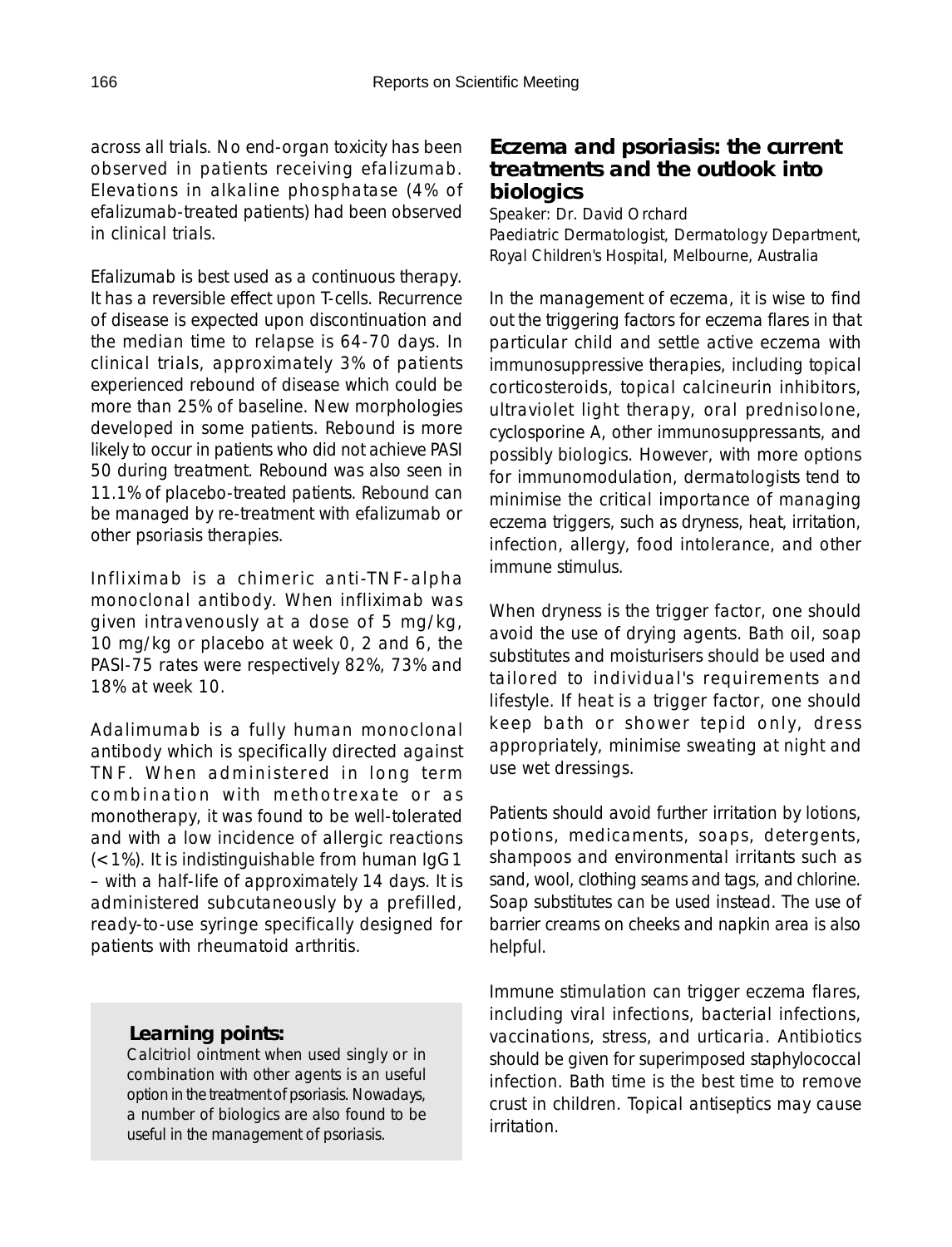Features suggesting a role of environmental allergen include: 'exposed area' distribution, nocturnal pruritus, and toddler or childhood onset. Features suggesting a role of dietary allergen include: an infant less than 12 months old, widespread background erythema, baby unsettled because of itch, scratching of normal-looking skin, and a history of sudden severe widespread flares. The features suggesting food 'intolerance' include: a child between 18 months old and 5 years old; perioral, hand and napkin dermatitis. The culprit food is usually high in salicylates and amines such as tomatoes, strawberries, citrus fruits, vegemite, acidic preservatives.

Topical corticosteroids are used to clear eczema and should be stopped after the "burst" rather than used as daily maintenance. Topical corticosteroids should be prescribed in adequate potency and in enough quantities.

Topical pimecrolimus and tacrolimus are calcineurin inhibitors which work as well as mild to medium strength corticosteroids. Their onset of action is slower than topical corticosteroids. They may cause irritation. There are no known long term local side effects. However, there are concerns about the systemic absorption if large body surface area is covered. Topical tacrolimus and pimecrolimus are used in recalcitrant facial eczema, stretch-mark areas, perioral dermatitis/ rosacea, respite from topical steroids, and patients with steroid phobia.

To maximise compliance, it is useful to apply topical treatments two times per day, use strong topical corticosteroid on active areas and moisturisers on other areas, alleviate irrational fear regarding steroids, bargain with teenagers, keep looking for true eczema precipitants, and admit defeat when stronger therapies are required.

The role of biologics in eczema is thought to shift the axis from TH1 lymphocytes to TH2. There is a potential role of cytokine blocking agents.

Psoriasis differs from eczema that triggering factors are only occasionally identified, such as streptococcal infection and other infections and stress.

Therapy is primarily suppressive. It is important to let patients aware of this. The success of management depends on targeting the right therapies to the right patient. In psoriasis, the philosophy of therapy is 'aim to clear', employing combination therapies with aggressive 'treatment on' phases followed by rests or maintenance phases. Sometimes, it may be necessary to rotate therapies for more severely affected patients.

Therapies work through different mechanisms and are additive in combination. Many therapies only give moderate and therefore insignificant improvement if used in isolation. Combination therapies may reduce the potential of side effects from each individual therapy. Rotation of therapies will play a key role in the therapy of those patients with more severe disease. This allows newer options for refractory patients.

#### *Learning points:*

Eczema is a multifactorial condition and physicians should not overlook the primary strategy of managing the underlying precipitants. In psoriasis, the philosophy of therapy is 'aim to clear' by using combination therapies with aggressive 'treatment on' phases and rotational therapies.

# **Long-term safety – 12 years of evidence with tacrolimus ointment**

Speaker: Prof. Roger Allen

Consultant Dermatologist, Department of Dermatology, Royal Children's Hospital, United Kingdom

Tacrolimus was the first topical calcineurin inhibitor developed for the treatment of atopic dermatitis. To date, more than 30 clinical studies have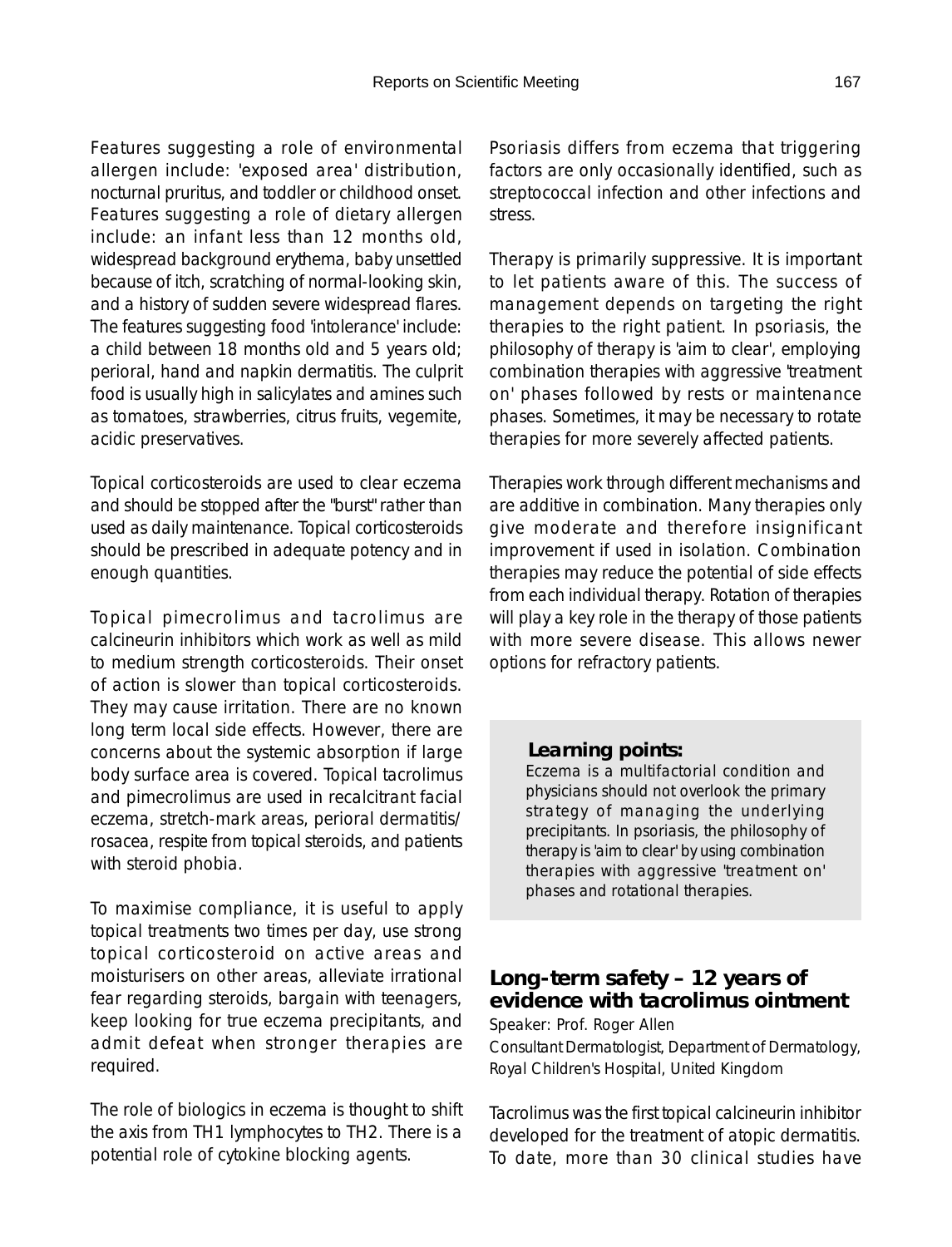investigated the efficacy and safety of tacrolimus ointment in 16,000 atopic dermatitis patients including 3,000 children. More than 35 million prescriptions have been written for tacrolimus ointment in Europe. This presentation reviewed the clinical data concerning the safety of topical tacrolimus.

Burning sensation was a common side effect. It was reported in 60% of adults and 20% of children during the initial application. In a randomised, double blind, multi-centre study, 0.03% or 0.1% of tarcolimus ointment were used on 1,414 patients with moderate to severe atopic dermatitis. In both adults and children, the most common adverse events were burning sensation, pruritus and erythema, which were limited to the site of application. These side effects were reported to be mild to moderate in severity, were transient (last for 15-20 minutes) and usually occurred during the first few days of treatment.

The long term safety and tolerability of 0.03% and 0.1% tacrolimus ointment in children was also studied. In a study, 466 children, of aged 2-15 years, with moderate to severe atopic dermatitis, were treated intermittently or continuously with either 0.03% or 0.1% tacrolimus ointment for at least one year. The drug was well tolerated. The most common adverse effects were burning sensation (26.6%), pruritus (26.4%) and skin infection (16.1%). The majority of the events were limited to the site of application, mild to moderate in severity, transient and rarely leading to treatment discontinuation.

One of the major concerns about the use of topical tacrolimus was the risk of infection. According to a 6-month, double-blinded study comparing tacrolimus ointment with topical corticosteroids, the incidence of application-site skin infections was low and comparable to topical corticosteroids. The incidence of herpes simplex infection did not increase over time. Another study also showed a low incidence (<13%) of application-site infections for a period of three years in adults and children.

The concern about malignancy was also discussed. The incidence of non-melanoma skin cancer in patients using topical tacrolimus showed no difference from the general population. Although cases of lymphoma were reported among patients using tacrolimus ointment, there was no evidence to prove the causal relationship between the use of topical tacrolimus and malignancy.

In summary, clinical data over the past 12 years on using tacrolimus for treatment of atopic dermatitis showed that it was a safe drug and was well tolerated by both adults and children.

## *Learning points:*

Tacrolimus ointment is considered to be safe and effective in treatment of moderate to severe atopic dermatitis in both adult and children. The long term safety profile should be further studied as it is still a relatively new drug.

# **Evaluation of the irritancy potential of adapalene and tretinoin in volunteers of different ethnic origins**

Speaker: Prof. Chee-leok Goh Consultant Dermatologist, National Skin Centre, Singapore

Topical retinoids have been widely used for acne vulgaris since tretinoin was first shown to be useful in treating skin disorders with abnormal keratinization in early 1960. The speaker emphasised that topical retinoids are effective for both inflammatory acne and comedones. Apart from reversing the abnormal keratinization, some topical retinoids have effect on inflammation by modulating the immune response, inflammatory mediators and the migration of inflammatory cells. A study done by Shalita et al showed a 50% reduction of inflammatory and non-inflammatory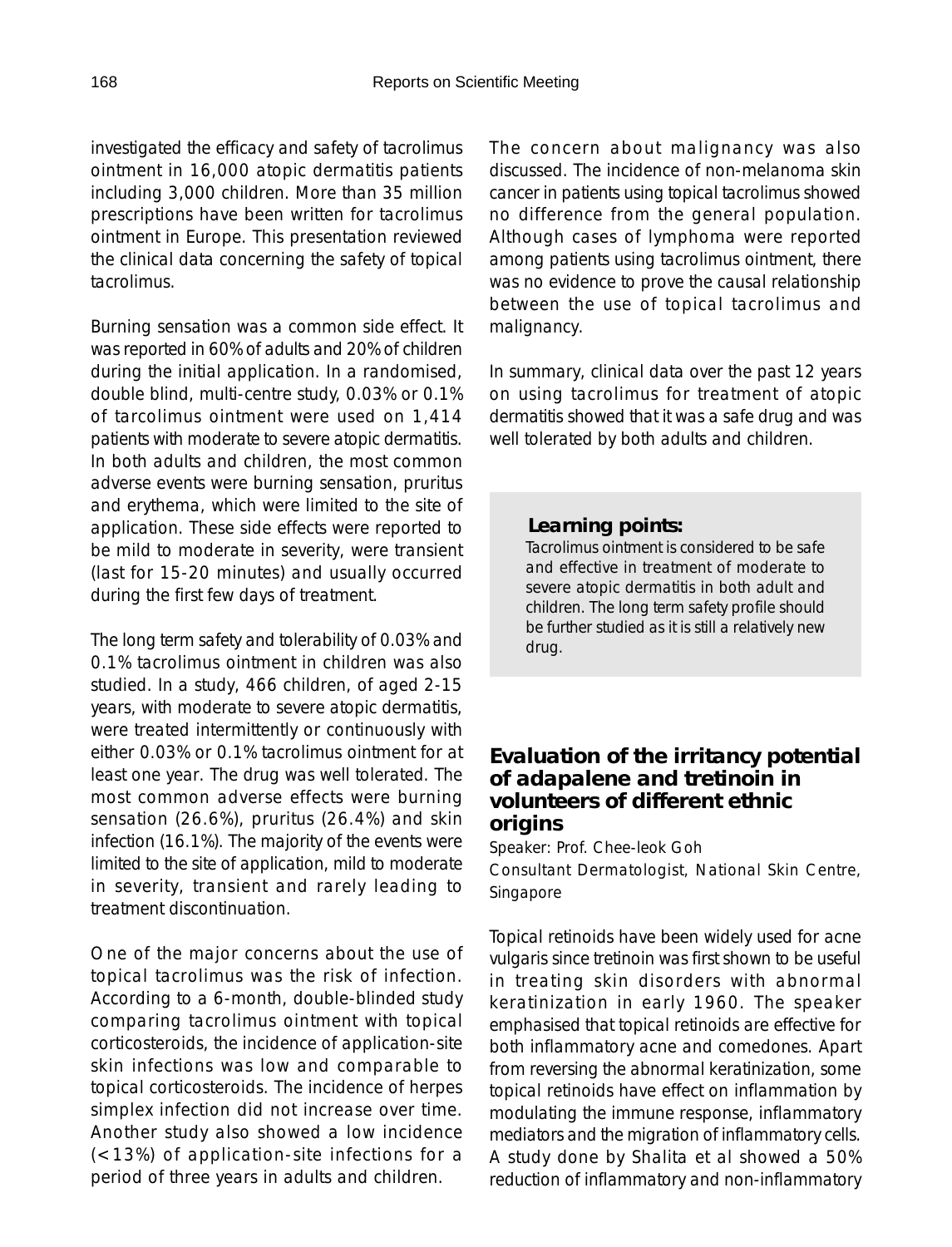lesions at week 12. The main side effect of topical tretinoin is skin irritation with erythema, dryness and scaling which is dose and vehicle dependent. Different preparations are reported to have different irritation potential.

A study was carried out in Singapore comparing the cumulative irritancy potential of adapalene 0.1% gel and tretinoin 0.025% gel following applications to the face and forearms of volunteers from different ethnic origins. Volunteers were randomised to apply each product daily to one or the other half-face for 21 days. On the forearms, products were applied under occlusion for four days. Participants were reviewed on day 3, 7, 10, 14, 17 and 21. Criteria for evaluation were signs and symptoms on the face (erythema, desquamation, dryness, stinging/burning, pruritus) and forearms (irritation, stinging/burning, pruritus and biophysical measurements including colorimetry and trans-epidermal water loss). A total of 73 volunteers from four ethnic groups (Chinese, Europeans, Indians and Malays) were recruited. Adapalene was significantly better tolerated by all ethnic groups than tretinoin on the face and forearms. Chinese were most susceptible to develop irritation, followed by Indians, Malays and Europeans.

In conclusion, Adapalene 0.1% gel showed a better cutaneous tolerability on the face and forearms than tretinoin 0.025% gel for all four ethnic groups. An inter-ethnic difference in the irritation susceptability could be observed.

## *Learning points:*

Topical retinoids are effective in both inflammatory and non-inflammatory lesions of acne vulgaris. Different topical retinoids have different irritation potential and Chinese are more susceptible to cutaneous side effects.

# **Laboratory diagnosis of bacterial sexually transmitted diseases**

Speaker: Dr. Kai-man Kam

Consultant Medical Microbiologist, Public Health Laboratory Centre, Centre for Health Protection, Department of Health, Hong Kong

The presumptive identification of Neisseria gonorrhoeae is based on the morphology. It is a Gram-negative diplococci and is oxidase-positive. Confirmatory identification can be made by cystine trypticase agar sugar test. It determines acid production from carbohydrates in cystine trypticase agar, using phenol red as indicator: yellow as positive while red or orange will be negative. More sophisticated tests will be used when suspected isolates fail to produce acid from glucose. These tests may play a role in confirming gonorrhoea infection at extragenital sites in low-risk patients, in potential medico-legal cases or in doubt of the identity of the isolate.

Agar dilution method is used to test for the antibiotic sensitivity of Neisseria gonorrhoeae. A breakpoint plate minimal inhibitory concentration method is detected against penicillin, ofloxacin, tetracycline, spectinomycin and ceftriaxone. These particular antimicrobial agents are included in line with the surveillance programme of World Health Organization. Ceftibuten was not included because there is no reference range to define resistance and susceptibility. However, ceftibuten may be added in the future if there are more resistance cases. The other sensitivity tests include disk diffusion method and beta-lactamase test.

COBAS Amplicor CT is a polymerase chain reaction (PCR) test to detect chlamydia trachomatis. It has sensitivity ranged from 82% to 98% and specificity greater than 99% for urethral smear samples. Up to 66 patients' specimens can be tested in one day on one COBAS Analyzer. The Amplicor specimen transport medium can be stored at room temperature for up to 10 days.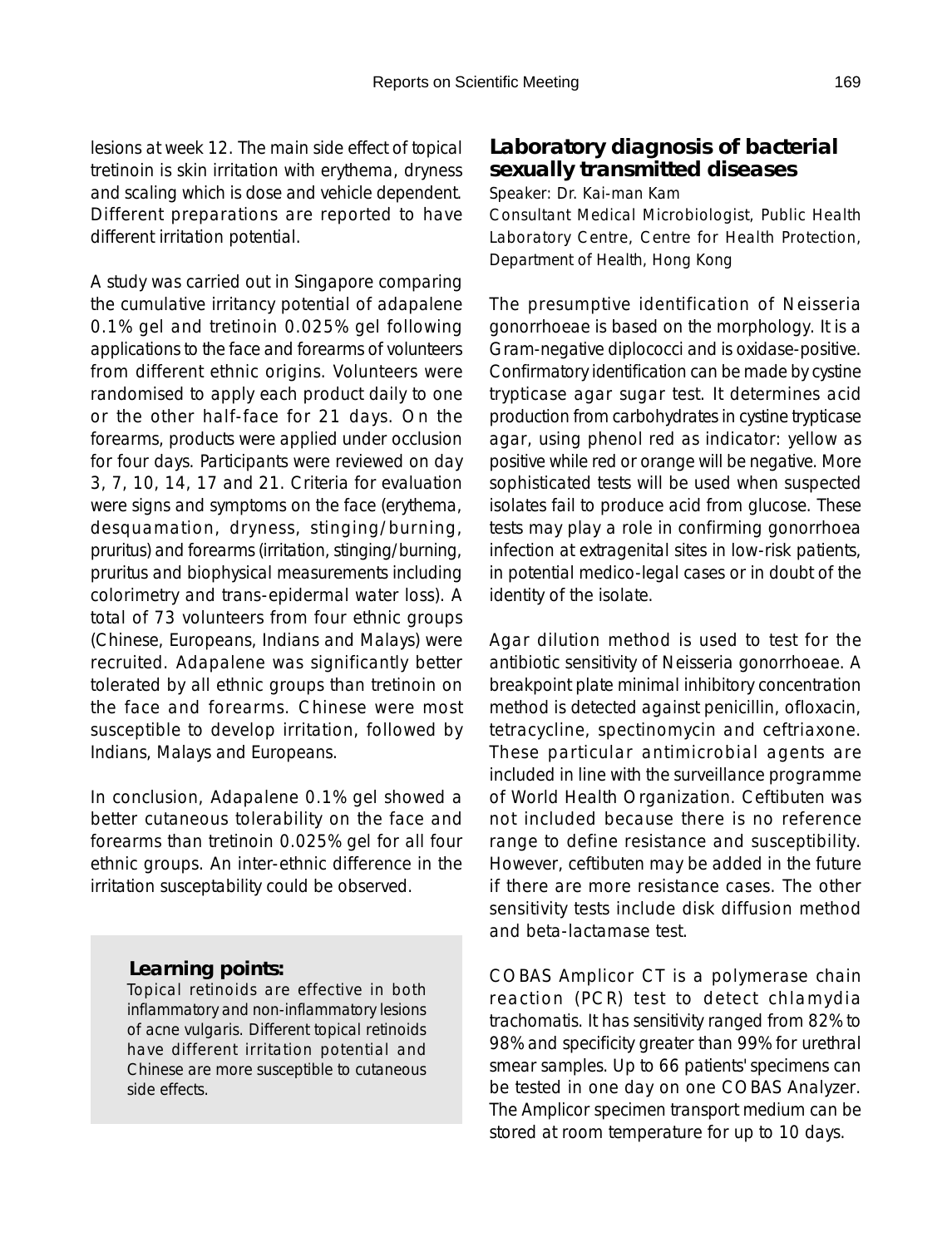Syphilis testing algorithm in the Public Health Laboratory Centre begins with a Treponemalbased screening: enzyme immunoassay tests (EIA). It is sensitive at all syphilis stages and is specific. It is automated for mass processing and the test interpretation is objective. The non-treponemal tests fail to detect very early or late stage of syphilis or in some human immunodeficiency virusinfected cases. There can be a problem with prozone phenomenon and the biological false positive rate is reported to be 1-2%.

The test results of a routine 4595 consecutive sera from antenatal clinics showed that the EIA method had sensitivity of 100% and specificity 99.7% while the Venereal Disease Research Laboratory (VDRL) test had 34% and 99.9% respectively. The positive predictive value and negative predictive value for EIA were 80.6% and 100% respectively for EIA and 89.5% and 99.3% for the VDRL test.

Treponema pallidum Western blot test is currently under evaluation. It is the first syphilis immunoblot technique to validate the probable antigens as diagnostic indicators.

Bacterial vaginosis is characterised by a shift in the vaginal flora from the dominant flora of Lactobacillus species to mixed vaginal flora including Gardnerella vaginalis, Bacteroides pecies, Mobiluncus species, and Mycoplasma hominis. The presence of clue cells greater or equal to 20% of epithelial cells is considered as significant. If clue cells are less than 20%, then we need to examine different bacterial morphotypes according to Nugent's criteria. Nugent's score of 7-10 is considered as significant.

Trichomonas vaginalis is the most prevalent nonviral sexually transmitted diseases in the world. Trichomonas can be detected after incubation in Feinberg medium for two days, a wet mount is prepared and examine under microscope. This is still considered as the "Gold standard method". Other detection methods consist of monoclonalantibody-based enzyme-linked immunosorbent assay and molecular methods using probe hybridization, PCR and real-time PCR assays.

Many methods have been developed for detecting Mycoplasmas and Ureaplasmas, including culture, antigen detection, DNA probes and PCR. The latter is used by the speaker. Susceptibility test of antibiotics including doxycycline, ofloxacin, erythromycin, tetracycline, ciprofloxacin, azithromycin and clarithromycin can also be performed.

Finally Dr Kam reminded us to take specimens carefully: "Optimal specimens, Optimal results".

### *Learning points:*

Microbiological testing for sexually transmitted infections consists of detection of pathogens and antimicrobial susceptibility tests. To obtain optimal test results, we have to liaise closely with the laboratory staff, take specimens carefully as well as to interpret the results with caution. Molecular techniques are on the horizon but good quality control is required.

# **HIV testing – what do we need to know**

Speaker: Dr. Ka-hing Wong

Acting Consultant, Special Preventive Programme, Centre for Health Protection, Department of Health, Hong Kong

Over the past two decades, advent of effective treatment and new tests against human immunodeficiency virus (HIV) infection has rendered HIV testing very important in both clinical management and prevention strategies.

HIV antibody testing is the gold standard for diagnosis of HIV infection. The standard means of testing is to perform screening using the extremely sensitive but relatively less specific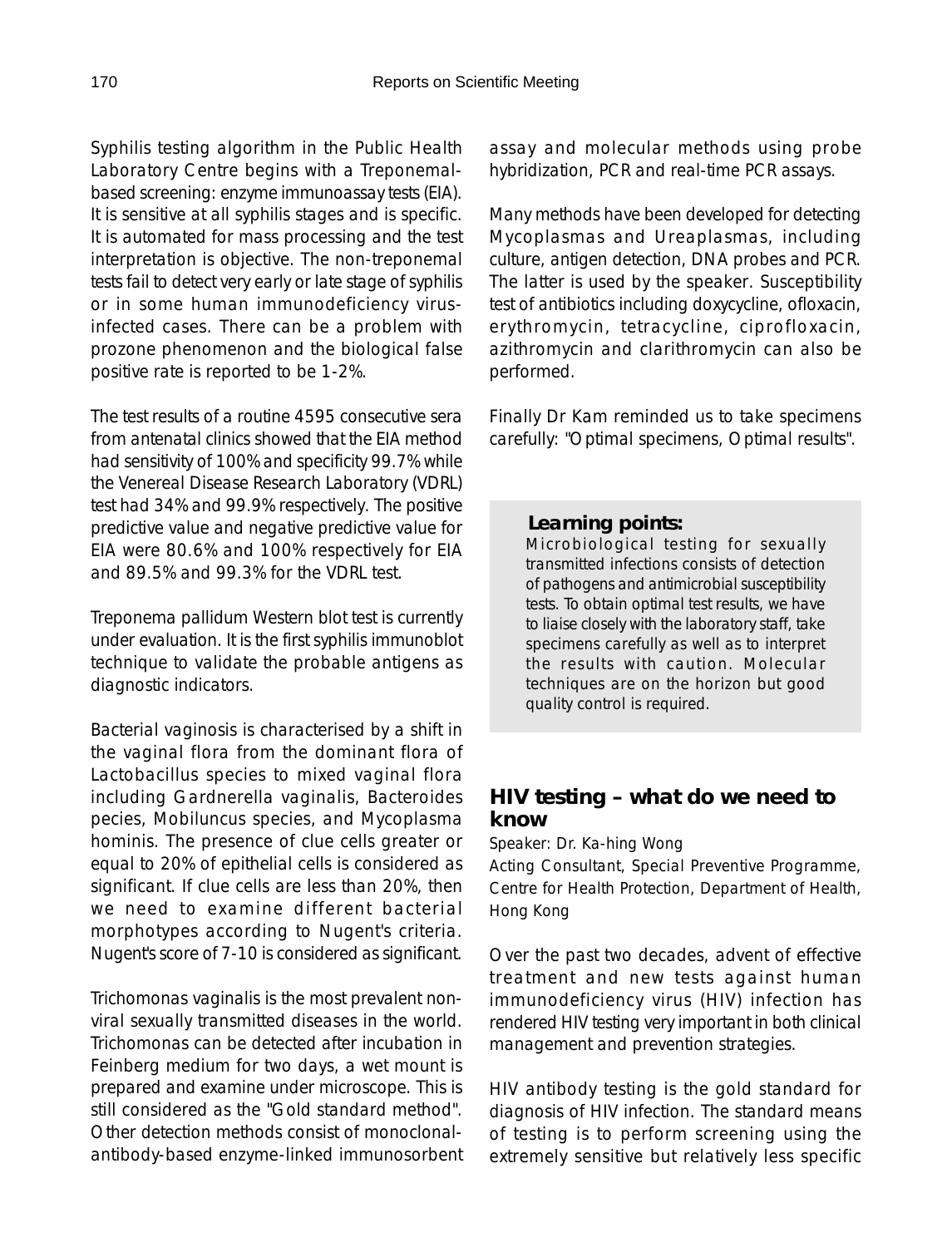enzyme-linked immunosorbent assay (ELISA) test. In cases of positive ELISA, a confirmatory test should be performed, usually by Western blot technique. The most important antibodies are those against the envelope glycoproteins such as gp120, gp160, and gp41. The p24 antibody is usually present but may be absent in the later stages of HIV infection.

Testing for plasma HIV-1 RNA is performed for (1) monitoring of disease progression and treatment response in known infected, (2) acute retroviral syndrome, (3) perinatal infection, and for (4) assessment of the probability of transmission.

It is noteworthy that there are some differences between HIV testing for the clinical and epidemiologic surveillance setting. For the clinical setting, it is important to perform test in patients who (1) have history at risk (unsafe sex, unsafe drug injection), (2) clinical suspicion of HIV-related symptoms/diseases, notably sexually transmitted infection (STI), or (3) persons who have been sexually assaulted or have occupational exposure. For public health screening purposes, HIV tests are performed routinely in antenatal, predonation, and methadone clinic attendees.

The development of new tests for HIV creates new prospects for expanding HIV testing to identify and treat HIV-infected persons earlier. The OraQuick® HIV rapid test (OraSure Technologies, Inc., Bethlehem, Pennsylvania) was approved by the Food and Drug Administration in November 2002. The rapid HIV test is simple, provides HIV test results in 20 minutes, can be stored at room temperature, requires no special equipment except those for a finger-prick, and can be performed outside clinical settings. However, HIV-positive test results will still require confirmation by Western blot or immunofluorescence assays.

Because of the potential public health benefits of rapid HIV testing, the Centers for Disease Control and Prevention of the United States have advocated HIV tests as a routine for all medical consultations. The initial experience has shown that routine and voluntary HIV screening for all sexually-active patients in the general population may be cost-effective.

The primary care doctors have therefore a revised role to play in the expanded HIV testing strategies. They are involved not only in the screening and treatment of STIs, but also promoting HIV awareness and protection (use of condom for safer sex), detection of HIV positive individuals, counselling of infected patients, reporting of cases to the Department of Health (using the Form DH 2293), as well as partner counselling and referral.

#### *Learning points:*

HIV antibody testing is the gold standard for diagnosis of HIV infection which consist of screening test by ELISA and confirmed by Western blot. Rapid HIV testing is now available and can serve for special clinical indications. The primary care doctors have therefore a revised role in the expanded HIV testing strategies, including screening, treating concomitant STIs as well as counselling.

# **Darier's disease: a study of 32 cases in Hong Kong**

Speaker: Dr. Y.H. Chan Medical and Health Officer, Social Hygiene Service, Department of Health, Hong Kong

Darier's disease (DD) or keratosis follicularis is a rare cutaneous disease with an autosomal dominant mode of inheritance. Recent studies show that the underlying defect is the result of mutations in the ATP2A2 gene on chromosome 12q23-24 that encodes for a sarco/endoplasmic reticulum calcium ATPase pump (SERCA 2) expressed on human skin and mucosa.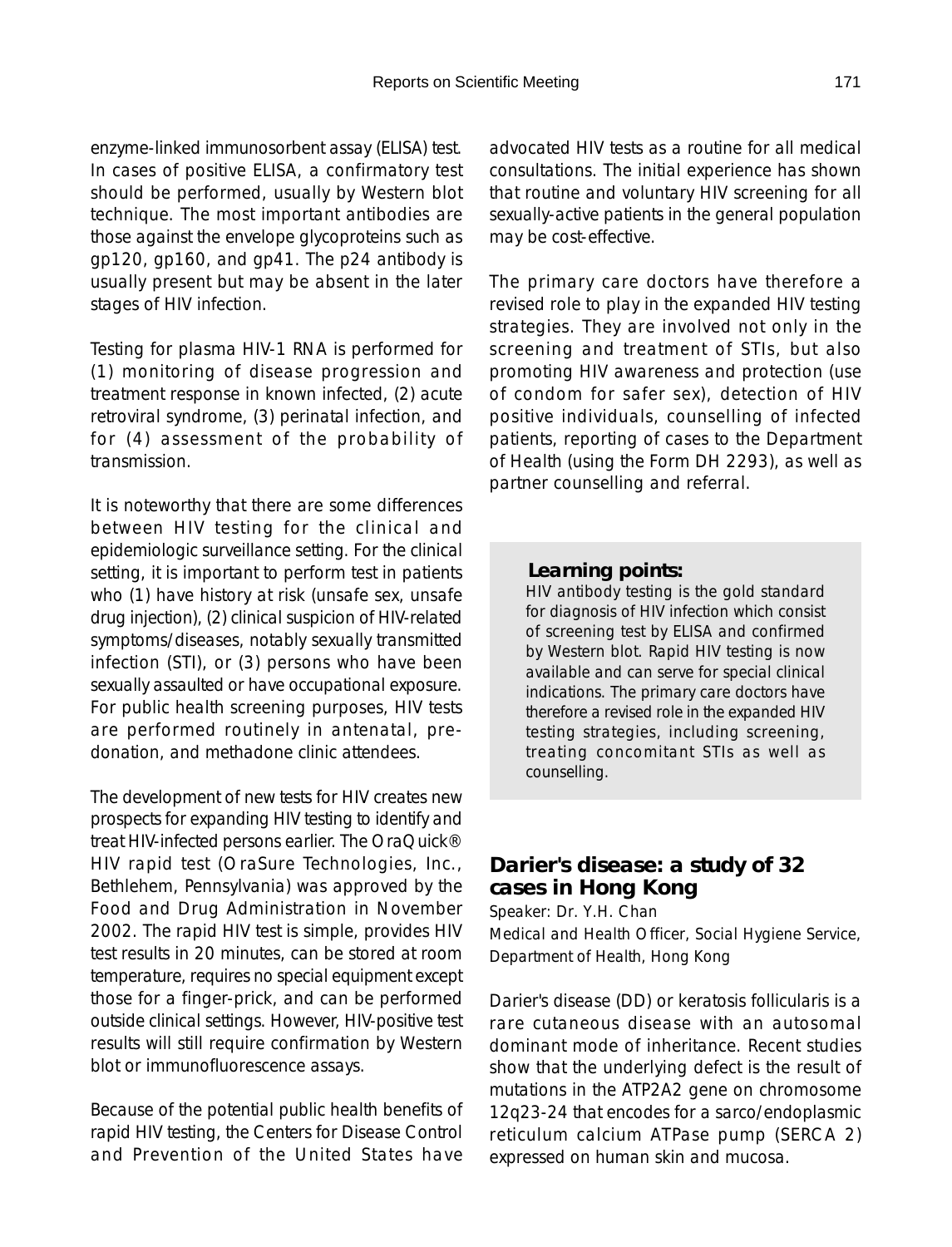A manual search of skin biopsy records in Social Hygiene Service from 1983 to 2003 was performed. Records with keywords DD, keratosis follicularis or acantholytic dyskeratosis were retrieved. Demographic and clinical data were collected from 32 DD patients. Quality of life in these DD patients was assessed with the use of Dermatology Life Quality Index (DLQI). ATP2A2 gene mutation analysis was carried out in all DD probands and affected family members.

Of the 32 Chinese patients studied, there were 15 males and 17 females and the mean age of onset was 15. Twenty patients had positive family history. The estimated incidence of DD in Hong Kong was 0.025 per 100,000 per year, which was lower than that in other European countries. The commonest presentation was greasy hyperkeratotic papules, followed by verrucous plaques. The disease most commonly started on the face (50%), followed by the neck (13%). Common acral manifestations included palmar pits, V shaped nicks, nail ridging, brittle nails and subungual hyperkeratosis.

Pruritus was common (75%) and malodour was present in 28% of patients. Secondary bacterial, fungal and herpes simplex infection were present in 66%, 19% and 9% of patients respectively. Ninety percent of patients reported heat, sweating or sunlight as aggravating factors. Others reported stress, menstruation and high humidity as contributory factors to disease aggravation. Most patients lived with the disease without major problems.

The average DLQI score was 6.43 with the majority (27/28=96%) scored less than 15. Focal acantholytic dyskeratosis with corps ronds and grains were the usual histopathological findings. Systemic retinoid was the most effective therapy for our patients although minor side effects were common.

In this group of DD patients, four novel mutations were found, which included three frameshift insertions/deletions and one intron splice site mutation. In our locality, frameshift insertion or deletion was the commonest form of mutation (75%) whilst missense mutation was the commonest in reports from Japan, Taiwan and the United States of America. No mutation hotspots and clear-cut genotype-phenotype association could be identified.

#### *Learning points:*

Darier's disease is as a result of mutations in the ATP2A2 gene. Frameshift insertion or deletion is the commonest mutation in local Chinese patients with Darier's disease.

# **Cutaneous melanoma: epidemiology in Hong Kong**

Speaker: Dr. S.K. Hui Medical and Health Officer, Social Hygiene Service, Department of Health, Hong Kong

Cutaneous melanoma is an important disease entity for its potential fatality and its urgency for timely management. The incidence of cutaneous melanoma had substantially increased among all Caucasian populations in the last few decades. The mortality of melanoma had also been rising between 1940 and 1990 in most parts of the world, though at a pace slower than that of incidence rates. Due to the increase in incidence and the subsequent mortality, cutaneous melanoma had become a significant and growing public health burden in western countries.

Between 1983 and 2002, the mean incidence of melanoma in Hong Kong was 0.8/100,000 per year while the world age standardised rate was 0.7/100,000 per year. The male to female ratio of newly diagnosed melanoma cases was 1.06:1. The incidence of cutaneous melanoma in Hong Kong was double than that of Japan and triple than that of mainland China but it was lower as compared with Caucasians. The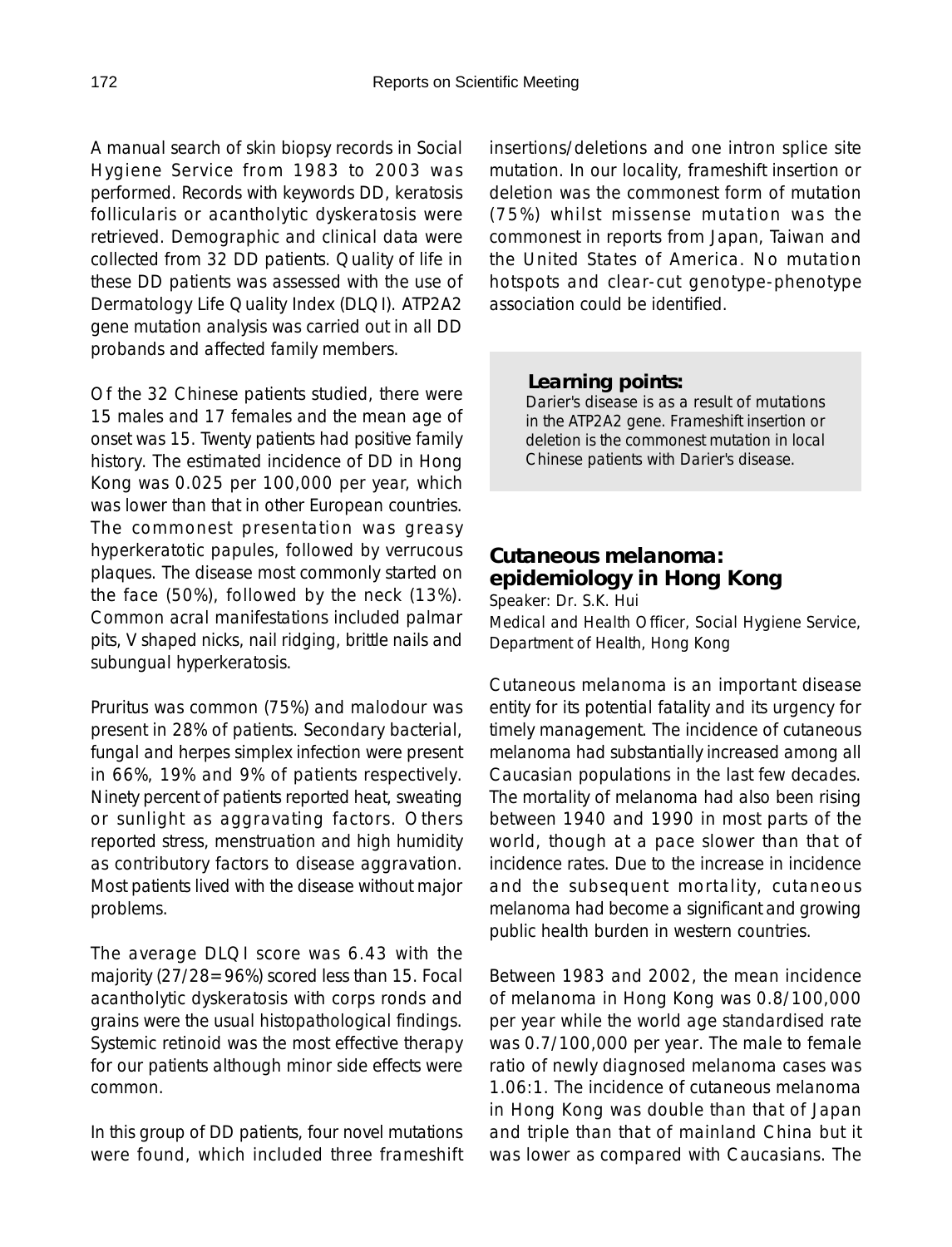incidence in Hong Kong between 1983 and 2002 showed a modest decreasing trend, while the mortality of melanoma showed an increasing trend within the period. These changes might reflect the racial changes among the local population around 1997. In Hong Kong, the case fatality for cutaneous melanoma was high (43% for male and 34% for female), it was ten times higher than that of nonmelanoma skin cancer. Male sex and aging were the two poor prognostic factors. Males had a higher incidence, mortality and case-fatality rates. The crude incidence and mortality rates showed a steep increasing curve with age.

Similar to other studies in Asian populations, the feet were the commonest site of predilection of cutaneous melanoma in Hong Kong. It accounted for about 50% of cases according to a review done in Social Hygiene Service and five major hospitals in Hong Kong. Since the feet were not commonly exposed to ultraviolet light, further studies were needed to identify aetiologic factors, other than ultraviolet light, in melanomas in Asian population. Acral lentiginous melanoma was the commonest pathologic type.

Since early detection of primary cutaneous melanoma in its thin early phase remains the best chance for cure, dermatologists are at the forefront of this effort.

#### *Learning points:*

The incidence in Hong Kong between 1983 and 2002 showed a modest decreasing trend, while the mortality of melanoma showed an increasing trend. Early melanoma detection is important for disease management.

# **Health-related quality of life among Chinese people with psoriasis in Hong Kong**

Speaker: Dr. C.T. Tse

Medical and Health Officer, Kowloon Integrated Treatment Centre, Department of Health, Hong Kong

Psoriasis is a common skin disease in Hong Kong. It ranked as the fifth most common skin disease in 2001 in the Social Hygiene Service. Its effect on health-related quality of life (HRQOL) is well documented in the western literatures. A study was carried out in the Social Hygiene Service, aiming at describing HRQOL in psoriasis patients in local Chinese and examining the relationship between HRQOL and clinical severity. Chinese adults (aged 18-65 years old) with psoriasis for more than one year were asked to complete the Chinese (Hong Kong) SF-36 health survey. The SF-36 scores were reported after age- and sex- specific standardisation of Hong Kong normative values. Concurrently, the clinical severity was measured by the attending doctors, using Modified Psoriasis Activity and Severity Index (MPASI).

Of the 132 Chinese patients recruited, 94 were male (71%). The mean age was 41.3 years old and 95% had chronic plaque psoriasis. The greatest self-reported disability, assessed by SF-36, was the impairment in social functioning. Both the SF-36 physical composite score and mental composite score were significantly lower than that of the sex- and age-matched Hong Kong healthy controls. This reduction of physical and mental functioning in psoriasis was comparable to that of Severe Acute Respiratory Syndrome (SARS) or bronchiectasis. Gender, age group, engagement in work/study and duration of psoriasis did not have any association with HRQOL. The physical composite score in psoriasis patients with arthropathy was lower that those without joint involvement. The SF-36 summary scores had only weak correlations with MPASI.

This study confirmed the negative impact of psoriasis on HRQOL among local Chinese people. The degree of disability experienced by people